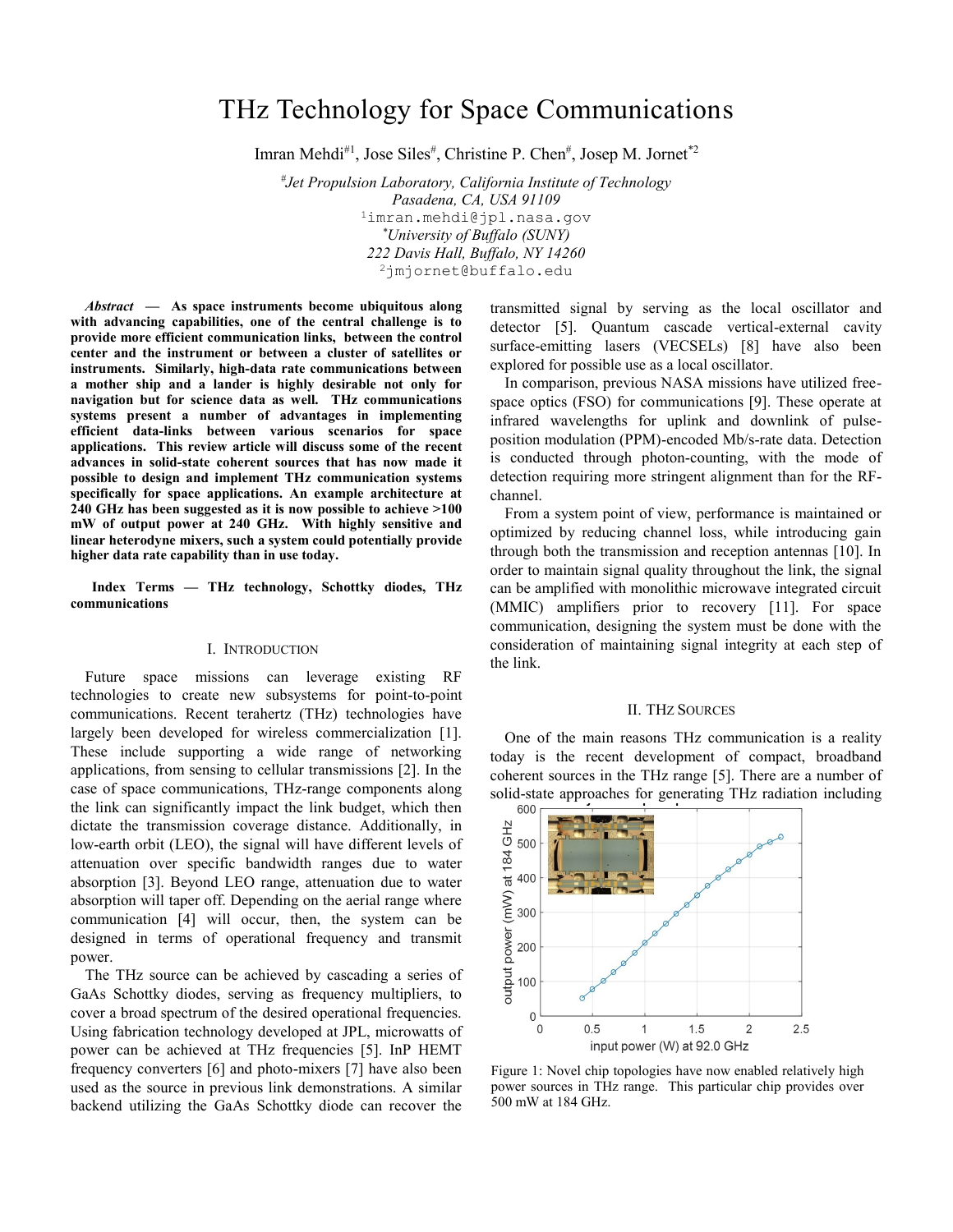photomixers [12], Resonant Tunneling Diodes (RTDs) [13] and Heterostructure Barrier Varactors (HBVs) [14]. However, for the THz range, Schottky diode based frequency multipliers have been the most popular due to compactness, relatively low dc power consumption, acceptable performance at roomtemperature (with possibility of improvement upon cooling), high-fractional bandwidth (15-20% typical), frequency agility and tunability, temperature stability, and spectral purity. In recently developed competitive approaches such as Indium Phosphide based MMICs, output power levels of approximately 50 mW in the 200 GHz range[15], 7 mW in the 400 GHz range, 2-3 mW in the 600 GHz $[16]$  range and  $\sim$ 1 mW at 850 GHz [17] have been demonstrated using power combining techniques. Beyond 1 THz, devices such as Quantum Cascade Lasers (QCL) are quickly progressing and offer attractive power levels but require cryogenic cooling. Moreover, due to poor beam quality, the useful output power is drastically reduced as reported in [18]. QCLs have other disadvantages such as the need for frequency locking, and limited bandwidth

Several factors over the last decade have now made it possible to provide considerable more power in the 200-2000 GHz range. Availability of high power amplifiers, both at Wband as well as Ka-band (GaN), along with more nuanced thermal design and power-combining, have enabled chips that can handle increased input power. Accurate device models, more precise control of waveguide dimensions during CNC machining, and better circuits have increased efficiency.

The inset in Fig. 1 shows how planar multiplier diode chips are packaged in waveguide blocks to achieve frequency multiplication. Fig. 1 shows the 200 GHz tripler that can handle more than 500 mW of input power and provide better than 100 mw of output power. Fig. 2 shows a summary plot of measured output power at room temperature from Schottky diode frequency multiplier chains.

While THz multiplier diode technology has made good progress in the last twenty years there are significant opportunities for improvement. Work on newer material



Figure 2: Solid-state sources can now provide sufficient power to design and implement THz communication systems.

systems such as GaN for the first stage multipliers is still desirable while packaging and fabrication of higher frequency diodes continues to be challenging.

# III. THZ COMMUNICATION SYSTEMS

Free space optical communications has recently been highlighted by NASA for future interplanetary missions. However, electronically generated THz communications systems provide a number of distinct advantages. Compared to free-space optical systems, the much longer THz wavelengths leads to much larger beam widths, broadening the tolerance for beam accuracy between the transmitter and the receiver. THz-band communication also eliminates the larger power and weight requirements inherent in 1.064-micron laser-based systems. Atmospheric attenuation can be considerable at THz frequencies, particularly if water vapor concentration is high. Not only is this a nonissue at orbital altitudes, it can instead be considered an advantage from a security standpoint. The fact that orbital THz communications cannot penetrate the troposphere makes interception from the ground virtually impossible. Conversely, THz signals from Earth cannot reach space, effectively eliminating terrestrial spectral noise, interference/jamming signals, and other concerns. Finally, the terahertz band is not yet regulated. Hence, apart from applications in ultra-short-range laboratory scale testing, there are currently no active services (i.e., communications) on Earth at terahertz frequencies. In total, the possibility of actively interfering or passively eavesdropping from ground based systems is extremely low.



Figure 3: Advanced THz components are utilized for a broadband communication link at 240 GHz.

Several topologies can be used to build a THz communication system. A nominal scheme that relies on high quality submm-wave components is shown in Fig. 3 for operation around 240 GHz. This presents a robust architecture that can be scaled. A link budget analysis using this scheme has been carried out and the results are shown in Fig. 4. This suggests a useful range of hundreds of kilometers and transmission data rates of multi Giga-bits-per-second (three orders of magnitude larger than current satellite links based on microwave and millimeter-wave technology), when considering antenna gains/directivity in the order of 65 dB [19].